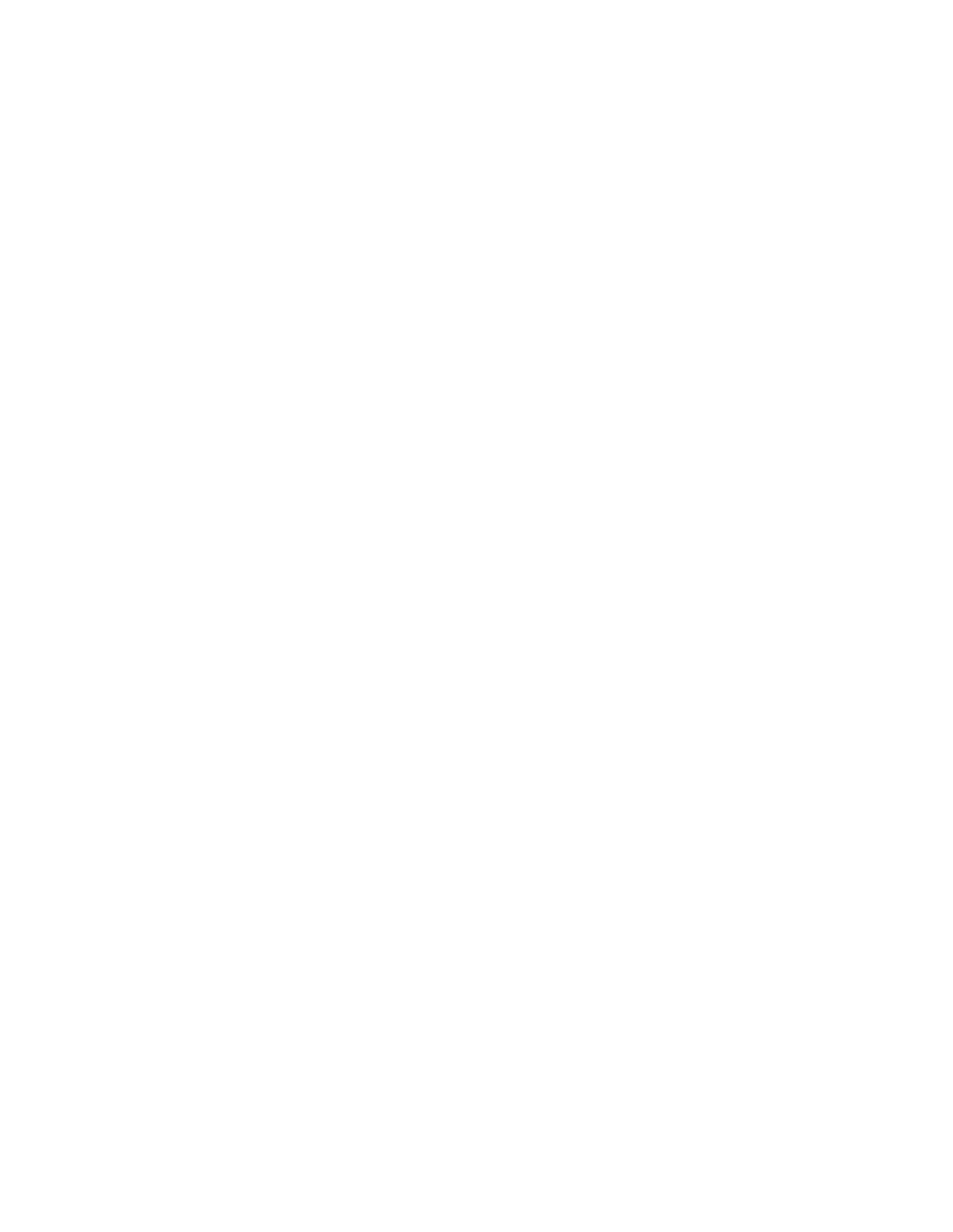

## **Executive and Governance Committee**

November 9, 2021

## **AGENDA**

| Call to Order and Opening Remarks                                                     |  |
|---------------------------------------------------------------------------------------|--|
| <b>Roll Call</b>                                                                      |  |
|                                                                                       |  |
|                                                                                       |  |
| Discussion of 2021 Self-Evaluation Results, Action for Improvement (Information)Tab 3 |  |
| <b>Closing Remarks</b>                                                                |  |
| Adjournment                                                                           |  |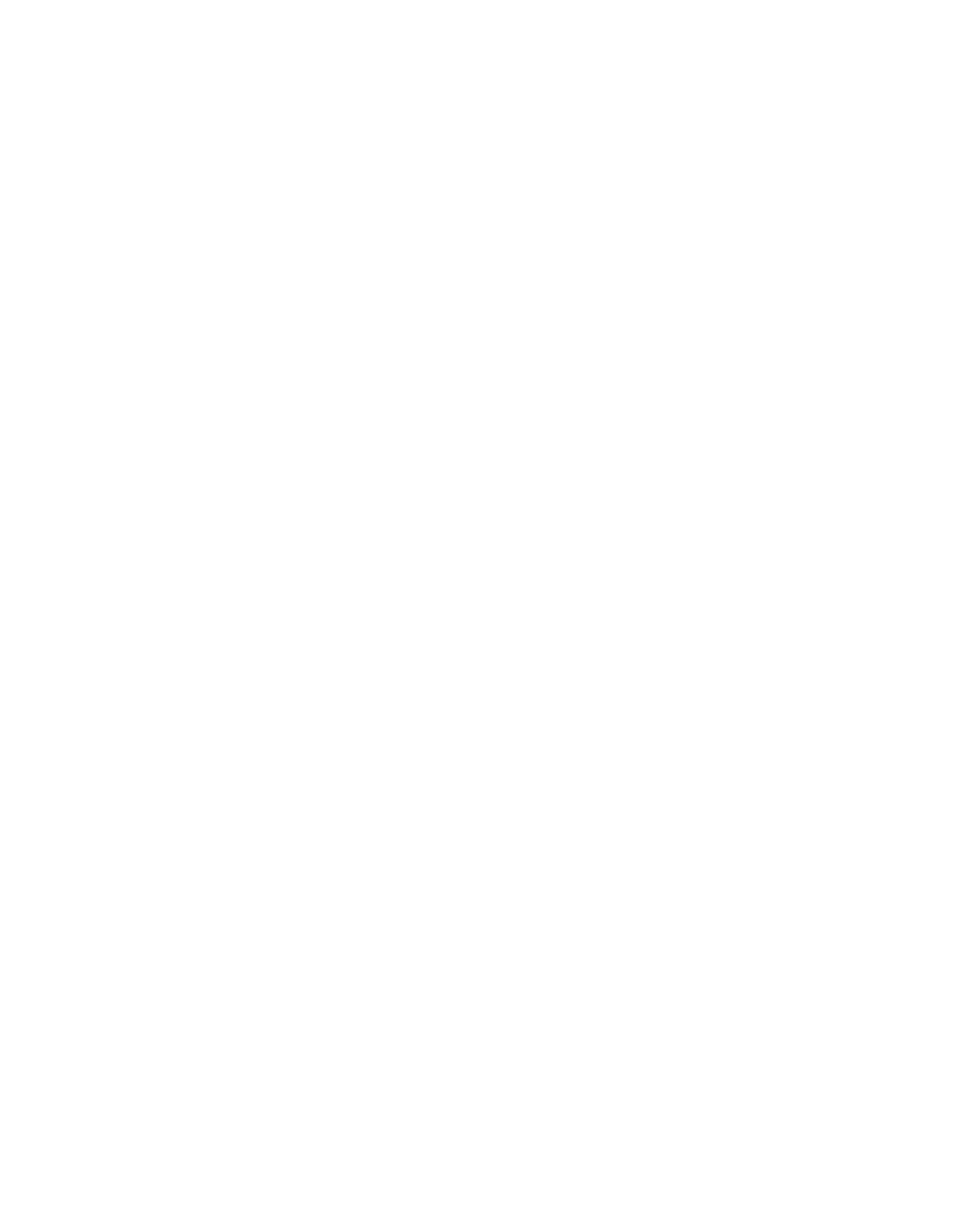

## **Executive and Governance Committee**

## **Action Item**

DATE: November 9, 2021

SUBJECT: **Approval of Minutes**

PRESENTER: Stephen B. Smith Chairman, Board of Trustees

## **BACKGROUND INFORMATION:**

The Executive and Governance Committee met on August 24, 2021. Minutes from that meeting are provided for review and approval.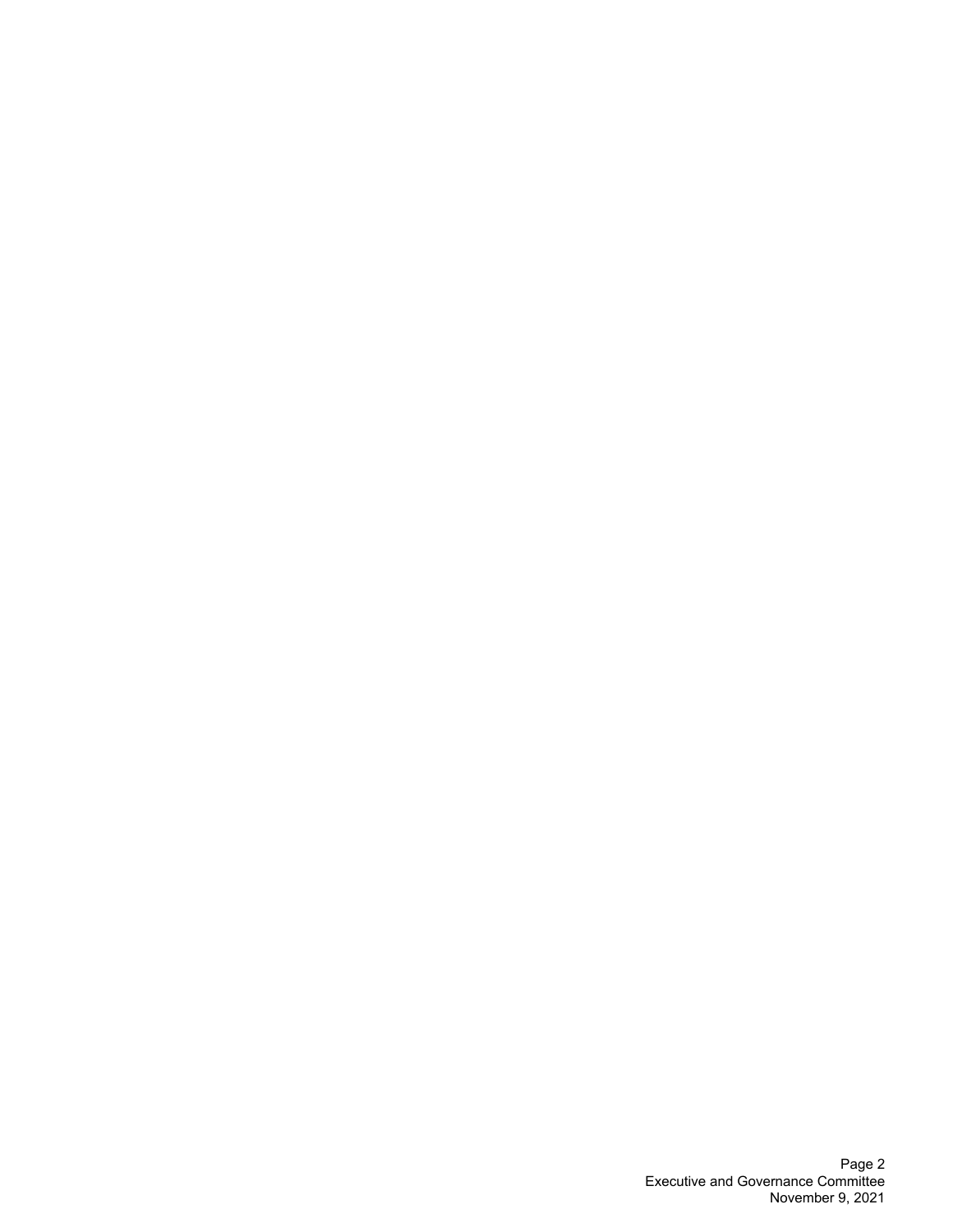## **MIDDLE TENNESSEE STATE UNIVERSITY BOARD OF TRUSTEES**

## **EXECUTIVE AND GOVERNANCE COMMITTEE MINUTES**

The Executive and Governance Committee met on Tuesday, August 24, 2021.

#### **Call to Order and Opening Remarks**

Committee Chair Steve Smith welcomed those participating and called the meeting to order at 10:48 a.m.

#### **Roll Call**

Chairman Smith asked Board Secretary James Floyd to call the roll.

The following Committee members were in attendance: Pete DeLay, Darrell Freeman, and Steve Smith. A quorum was declared. Also present were Trustees J.B. Baker, Tom Boyd, Joey Jacobs, Mary Martin, Pam Wright, and Delanie McDonald. Dr. Sidney A. McPhee, President; Alan Thomas, Vice President for Business and Finance; Mark Byrnes, University Provost; Joe Bales, Vice President for University Advancement; Andrew Oppmann, Vice President for Marketing and Communications; Bruce Petryshak, Vice President for Information Technology and Chief Information Officer; Deb Sells, Vice President for Student Affairs and Vice Provost for Enrollment and Academic Success; Brenda Burkhart, Chief Audit Executive; James Floyd, University Counsel and Board Secretary; and, Kim Edgar, Assistant to the President and Chief of Staff were also present.

#### **Approval of Minutes**

The first agenda item was approval of the minutes of the May 25, 2021, meeting of the Executive and Governance Committee. A motion to approve the minutes was made by Trustee Delay and seconded by Trustee Freeman. A voice vote was taken and the motion to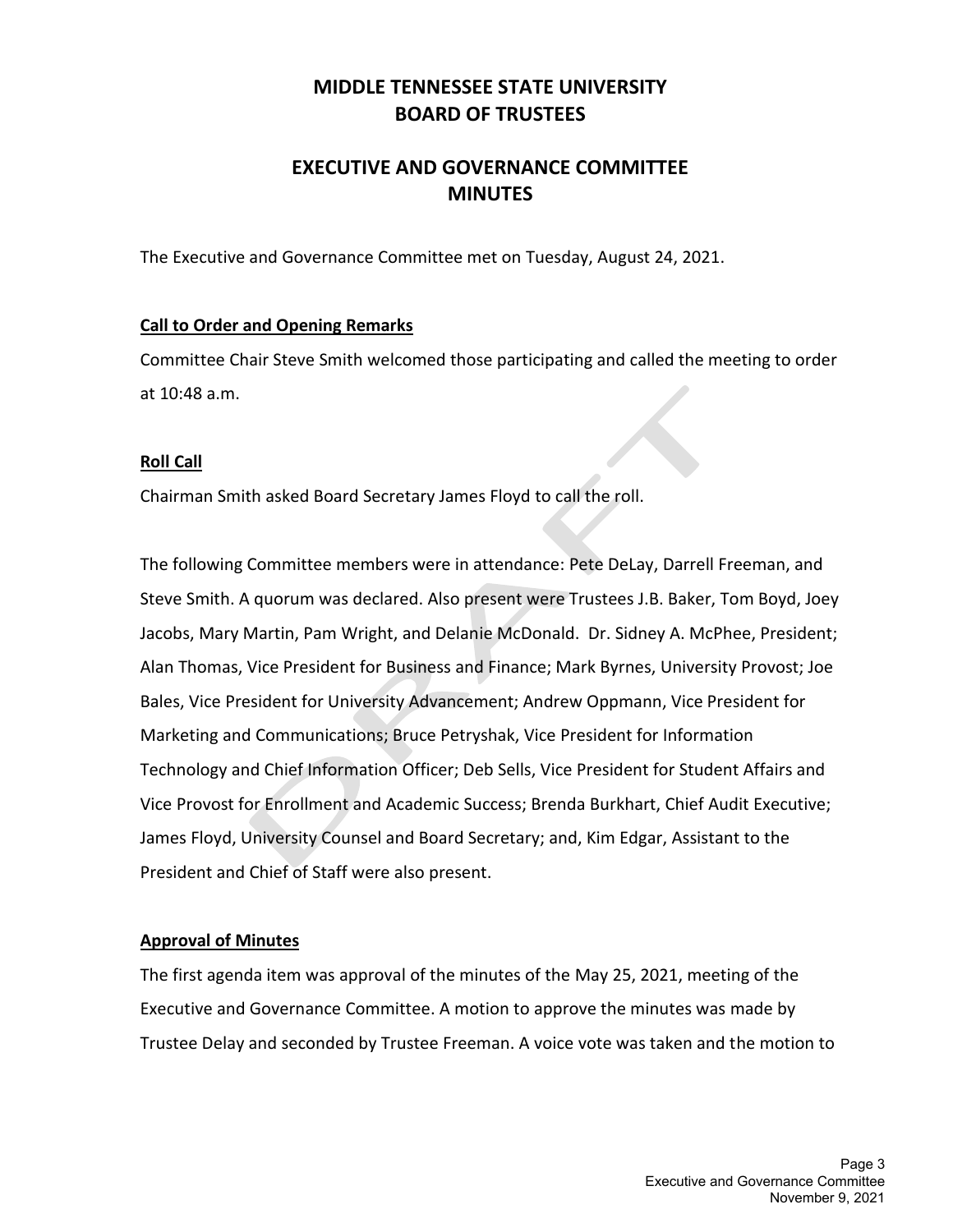approve the minutes of the May 25, 2021 meeting of the Executive and Governance Committee passed unanimously.

#### **Proposed Board Policy Revision: Requests to Address Board of Trustees - Action**

Board Secretary Floyd advised the Committee that the Board Trustees previously adopted the Requests to Address Board of Trustees policy at its June 8, 2021, meeting. As part of the meeting discussion, the Board decided to revise the timeframe for submission of a request to appear and any proposed written materials from seven (7) days to fourteen (14) days in advance of the meeting. This change is designed to allow sufficient time after receipt of the request to have the item included on the meeting agenda prior to publication.

There was a combined discussion (as reflected below) of the policy and bylaw revisions. Afterwards, a motion was made by Trustee Delay, seconded by Chairman Smith, to approve the proposed Board Policy revision. A roll-call vote was taken, and the motion was approved with two votes in favor and one vote against.

#### **Proposed Board Bylaws Revision - Action**

In conjunction with policy revision, Board Secretary Floyd presented the following Board of Trustees Bylaw amendments:

- 1. Article 6 Officers of the Board is amended to reflect position title change from Director of Audit and Consulting Services to Chief Audit Executive.
- 2. Article 8 Meetings of the Board is amended to align the timing for requests to address the Board of Trustees with the publication of the Board meeting agenda. This will allow sufficient time after receipt of a request to have the item included in the meeting agenda prior to publication by requiring requests to be submitted fourteen (14) days, instead of the current seven (7), in advance of the meeting, along with any proposed written materials.

Trustee Freeman reported that other universities have less restrictive deadlines and also don't provide for monitoring of requests by the chair and president. Trustee Freeman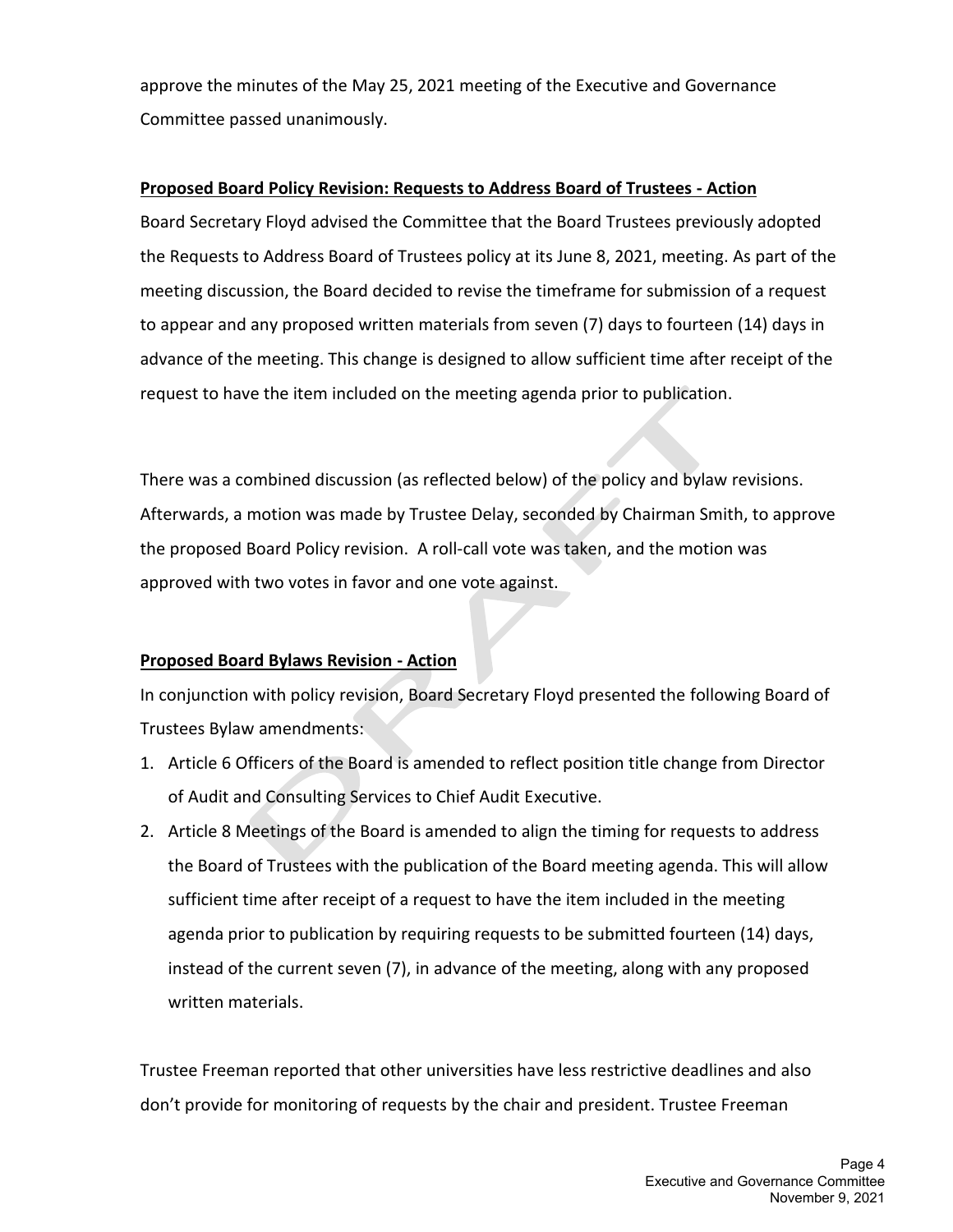stated he is not in support of the fourteen (14) day provision or the chair's oversight of who can be placed on an agenda in order to present a comment. Trustee Karbowiak voiced that we presume that the chair is acting in good faith and that a lack of review could lead to abuse by jamming up the agenda if there is no way to screen requests for legitimacy. She stated that there are different governance models at different universities, and it is not open season on putting items on an agenda. Trustee Freeman said since we are a public university, taxpayers have a right to speak. He stated he is going to err on the side of the students coming to speak before us. Trustee Jaime voiced that she feels fourteen (14) days is an unreasonable barrier. Trustee Boyd added that since trustees often travel, they might not have time in seven (7) days to review and supports the fourteen (14) day notice requirement.

A motion was made by Trustee Delay, seconded by Chairman Smith, to approve the proposed Board Bylaws revision. A roll-call vote was taken, and the motion was approved with two votes in favor and one vote against.

#### **Review and Approval of 2021 Self-Evaluation Instrument - Action**

The Middle Tennessee State University accreditation body, Southern Association of Colleges and Schools Commission on Colleges (SACSCOC), requires a governing board to define and regularly evaluate its responsibilities and expectations. Standard 4.2.g. As evidence of compliance with that standard, SACSCOC recommends a regular board self-evaluation. The Executive and Governance Committee is responsible for overseeing the performance of the Board of Trustees and, as such, is charged with preparation of the Board's self-evaluation procedures and instrument. Board Secretary Floyd presented the survey tool for the Committee's approval.

A motion was made by Trustee Delay, seconded by Trustee Freeman, to approve the 2021 self-evaluation instrument. A voice vote was taken and the motion was unanimously approved.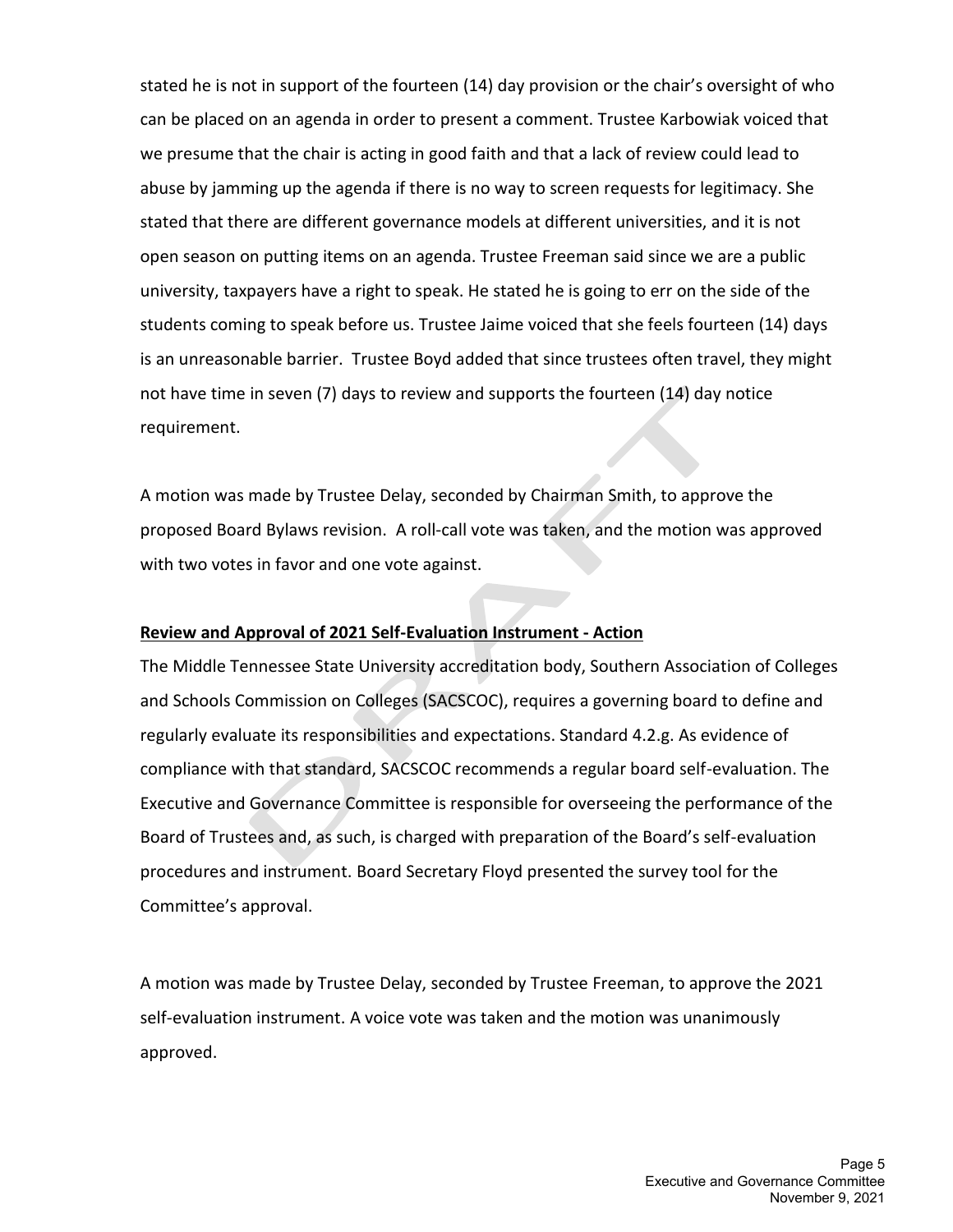# **Authorization to Conduct Board Self-Evaluation Prior to Nov. 2021 Board of Trustees Meeting and Adoption of Recurring Schedule - Action**

Board Secretary Floyd expressed that the Executive and Governance Committee is charged with implementation of a regular cycle for Board self-evaluation. The Committee will direct the Board Secretary to administer the self-evaluation survey over a specified period, compile responses received, and report results to the Board Chair. The Committee is required to adopt a regular schedule this process to occur on at a least a biennial basis. This action will establish a documented cycle of evaluation and continuous improvement for the Board of Trustees.

On a biennial basis, the proposed schedule calls for the Executive and Governance Committee to authorize the evaluation administration at its third quarterly meeting in the calendar year. Thereafter, the Board of Trustees then reviews the Committee report on the forthcoming administration of the self-evaluation instrument. At the Committee's fourth quarterly meeting, the Chair presents the self-evaluation results, and the Committee considers any action steps for improvement based on those results.

A motion was made by Trustee Delay to approve the authorization to conduct the Board self-evaluation prior to the November 2021 Committee meeting and adoption of a recurring schedule. The motion was seconded by Chairman Smith. A voice vote was taken and the motion was unanimously approved.

#### **Presentation of 2019 Self-Evaluation Results, Action for Improvement - Information**

The revised Board of Trustees' Policy on Committees requires the Executive and Governance Committee to review and discuss the results of previous self-evaluations, including Board strengths, needs, and actions taken for improvement. This discussion permits the Committee to reflect on evaluation findings and assess the results of any actions taken in response to previous evaluations, and it will inform of the Committee's review and approval of a 2021 self-evaluation instrument. The 2019 Board of Trustees survey results were presented for the Committee's information.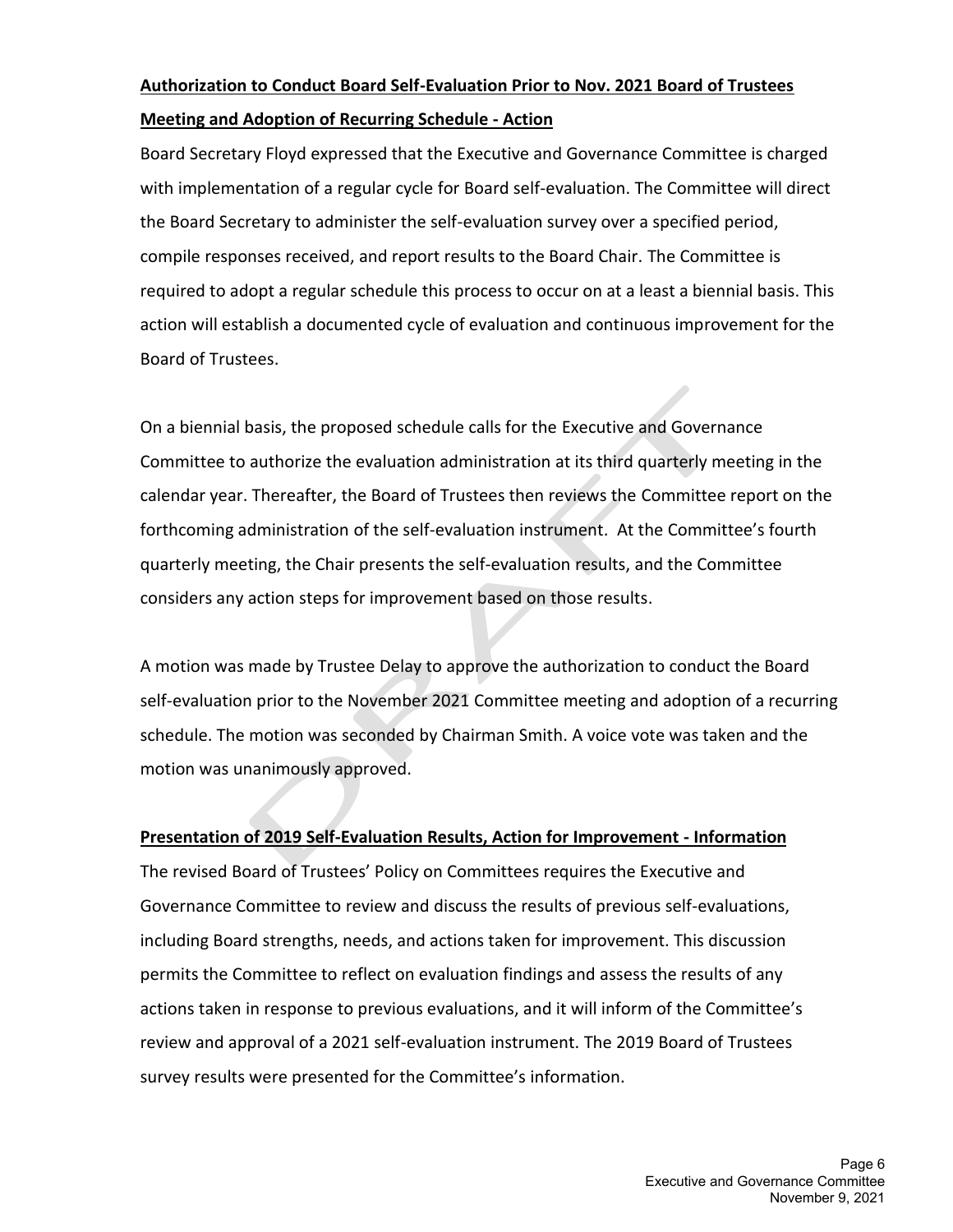The meeting adjourned at 11:05 a.m.

Respectfully submitted,

Executive and Governance Committee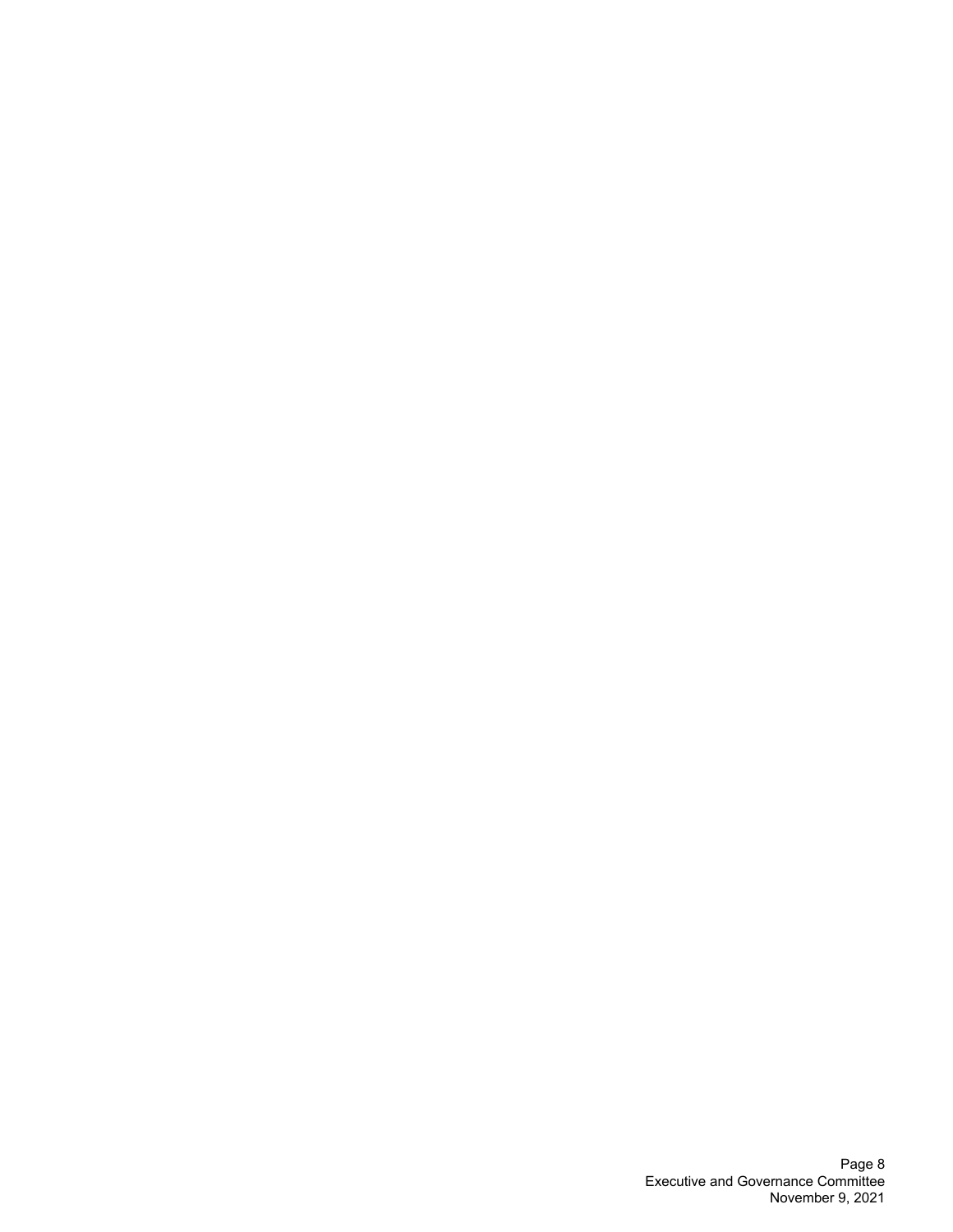

## **Executive and Governance Committee**

**Action Item**

DATE: November 9, 2021

SUBJECT: **President's Compensation**

PRESENTER: Joey Jacobs Finance and Personnel Committee Chair

## **BACKGROUND INFORMATION:**

The Board of Trustees is responsible for assessing the performance of the university's chief executive, the president. The Board sets the terms and conditions of the president's appointment to include compensation.

Pursuant to the Board of Trustees Policy Selection, Evaluation, and Retention of the President, the Executive and Governance Committee is responsible for coordinating the process of evaluating the president. One purpose of the evaluation is to inform Board decisions on compensation and other terms of employment for the president.

An evaluation of the president has been performed and was reported on at the May 2021 Executive and Governance Committee. The Committee will now consider a recommendation to the Board presented by Finance Chair Jacobs concerning the president's compensation.